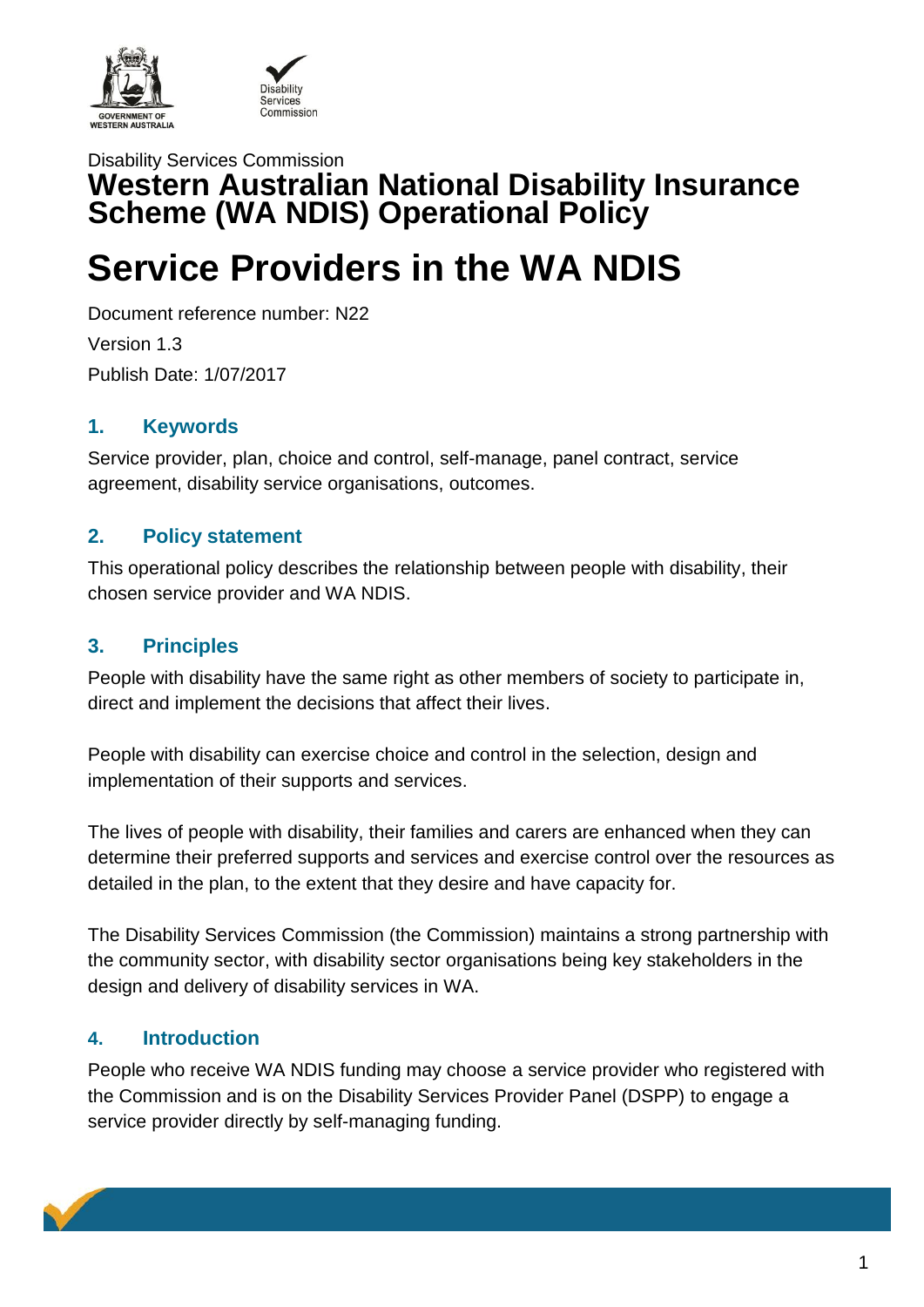A **service provider** is an entity that is registered to be on the DSPP that provides paid services which are identified in the individual plan and funded through WA NDIS.

#### **5. Implementation**

This operational policy will be implemented in WA NDIS areas.

To be approved to be on the DSPP, a service provider must meet specific governance, financial and qualitative criteria that demonstrate a range of competencies. Being on the DSPP does not guarantee that individuals will choose an organisation to provide services.

Service providers on the DSPP will have a Service Agreement with the Commission, this is the contract that sets out the obligations of both parties: i.e., the Service Agreement focuses on the compliance (accountability, quality and safeguarding) structures between the service provider and the Commission.

It also describes the type of activities that the service provider can provide, the outcomes to be delivered and the reporting and quality requirements. Being on a DSPP is contingent on the acceptance of the WA NDIS Support Clusters and Price Framework (or similar frameworks) as and when they are implemented.

This Service Agreement operates to ensure that people with disability are provided with a quality service that meets the National Standards for Disability Services. Service providers with a Service Agreement must meet the mandatory quality requirements of the DSPP. The requirements are based on risk and service type as described in the DSPP Request for Registration document.

When a Service Agreement is established, the Commission will assign a Service Contracting and Development Officer to manage the agreement. This officer is the main point of contact in relation to the content of and obligations under the Service Agreement. All services provided by a service provider must meet goals identified in a person's plan. The service strategies to be delivered by the provider must be within those specified in its Service Agreement and the relevant Support Clusters and Price Framework.

The majority of services will be individually funded and hence, service providers will need to be on the DSPP.

#### **Services engaged directly by the person**

People who wish to self-manage all or some of the funded supports and are approved to do so by WA NDIS are free to exercise choice and control over who provides these services. This means that a person may select a service provider which is not on the DSPP, but reflects the individual's own preferences and circumstances. The Local Coordinator is aware of these arrangements through the planning and ongoing